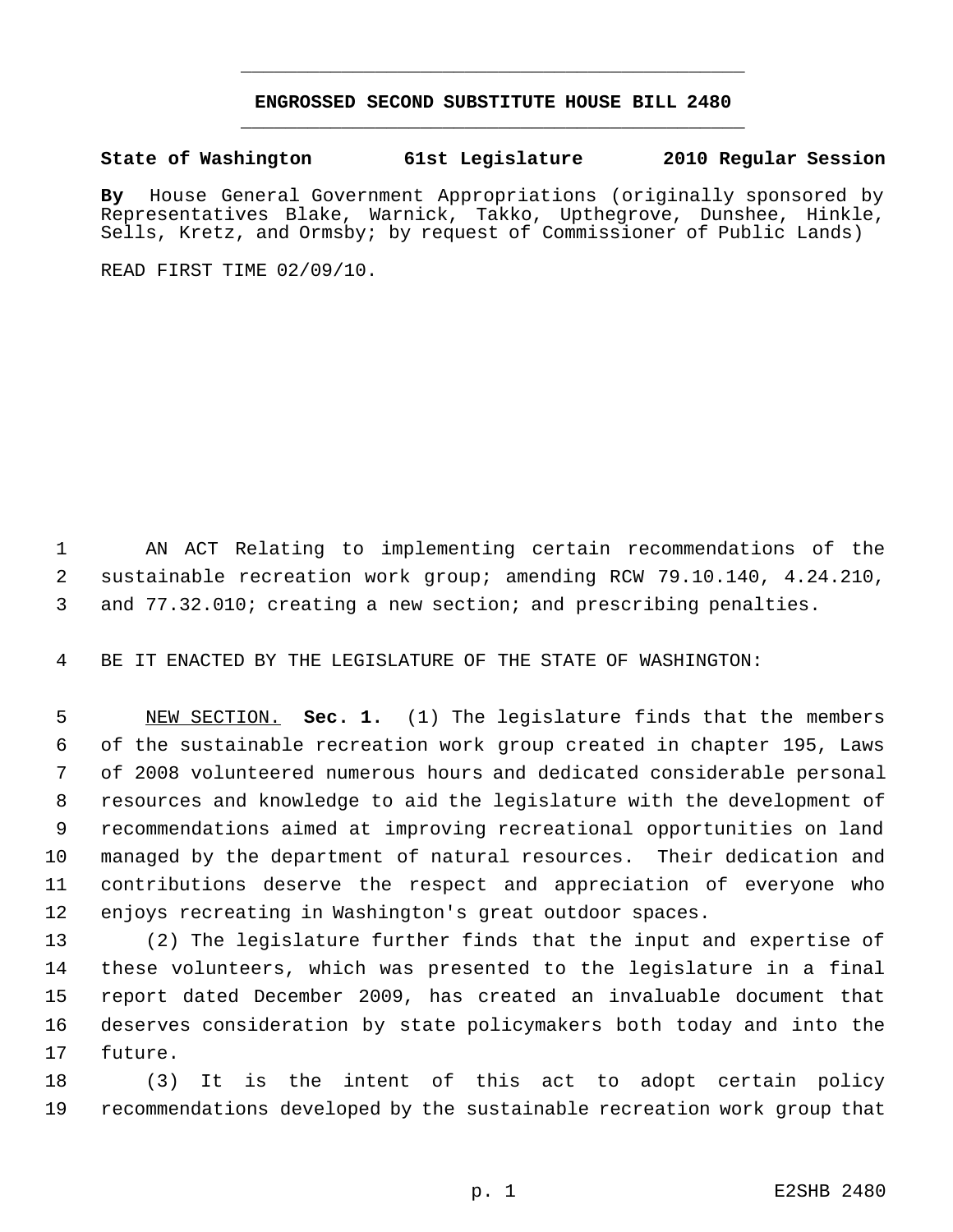are capable of being implemented in the near term and that may provide near-term benefits to sustainable recreation or additional information that may be used to improve recreational activities in Washington.

 **Sec. 2.** RCW 79.10.140 and 2007 c 241 s 23 are each amended to read as follows:

The department is authorized:

 (1)(a) To construct, operate, and maintain primitive outdoor recreation and conservation facilities on lands under its jurisdiction which are of primitive character when deemed necessary by the department to achieve maximum effective development of such lands and resources consistent with the purposes for which the lands are held. ((This))

 (b) The authority provided by this section shall be exercised only after review by the recreation and conservation funding board and determination by the recreation and conservation funding board that the department is the most appropriate agency to undertake such construction, operation, and maintenance. Such review is not required 18 for campgrounds designated and prepared or approved by the department;

 (2) To acquire right-of-way and develop public access to lands under the jurisdiction of the department and suitable for public 21 outdoor recreation and conservation purposes;

 (3) To receive and expend funds from federal and state outdoor recreation funding measures for the purposes of this section and RCW 79A.50.110;

 (4)(a) To assess use charges on individuals for the privilege of 26 accessing certain specific improved, dedicated recreation sites 27 identified by the department or assess an operation fee on individuals or organizations hosting specific events located on public lands. The 29 department may only require use charges to access specific recreation sites if the department determines that the use charge revenue would be critical given the expenses required to maintain access to the site, the amount of public access pressure on the site is significant, or that the site is likely to otherwise be closed to public access due to lack of financial resources. (b) For any recreation site subject to an access use charge, the

 department must allow the use charge requirement to be satisfied by one of the following methods: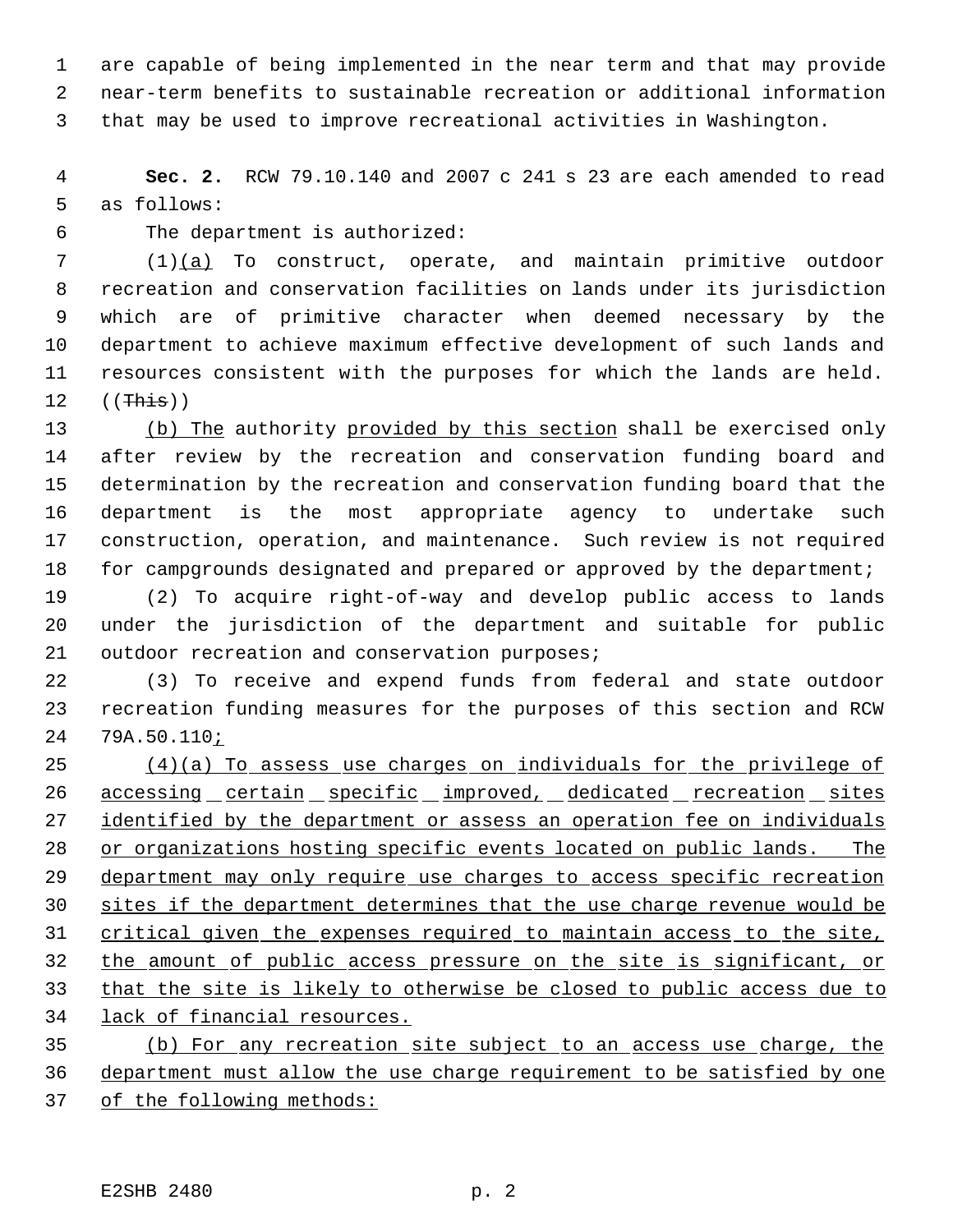1 (i) Purchase of a one-day only parking and access fee at trailheads, campgrounds, or other parking areas in the amount of five dollars; (ii) Purchase of an annual parking and access pass in the amount of twenty dollars; (iii) Purchase of a one-night campsite fee for overnight camping at a designated camping facility, in the amount of ten dollars; or (iv) Display of a department of fish and wildlife lands vehicle use permit obtained under RCW 77.32.380. (c) For any specific event located on public lands, the department must allow the operation fee requirement to be satisfied by the payment of a flat administrative fee set at two hundred dollars, plus the 13 greater of either ten percent of entrance fees collected by the host or ten percent of the host's total commercial operations. 15 (d) A violation of the use charge or operation fee requirements of 16 this section is punishable as a natural resources infraction under chapter 7.84 RCW. (e) Except for annual parking and access passes, all revenues collected through use charges under this section must be reinvested by 20 the department into the management of, and the provision of 21 recreational opportunities at, the site where the use charge was collected. 23 (f) In recognition of the financial support provided to the department under RCW 46.09.170 through the payment of the motor vehicle fuel tax, the department may not require the payment of a use charge under this section to access ORV recreation facilities, as that term is defined in RCW 46.09.020. (g)(i) The department may allow a noncommercial organization to host an event on public lands without having to pay an otherwise required operation fee if the organization has recorded at least one 31 thousand cumulative hours of recorded volunteer time with the department in the previous fiscal year. The department may allow each unit of one thousand recorded cumulative volunteer hours to entitle the organization to host one event without paying an operation fee. (ii) The department may allow any individual volunteering at least fifty hours with the department in any one fiscal year to receive one

free annual parking and access pass.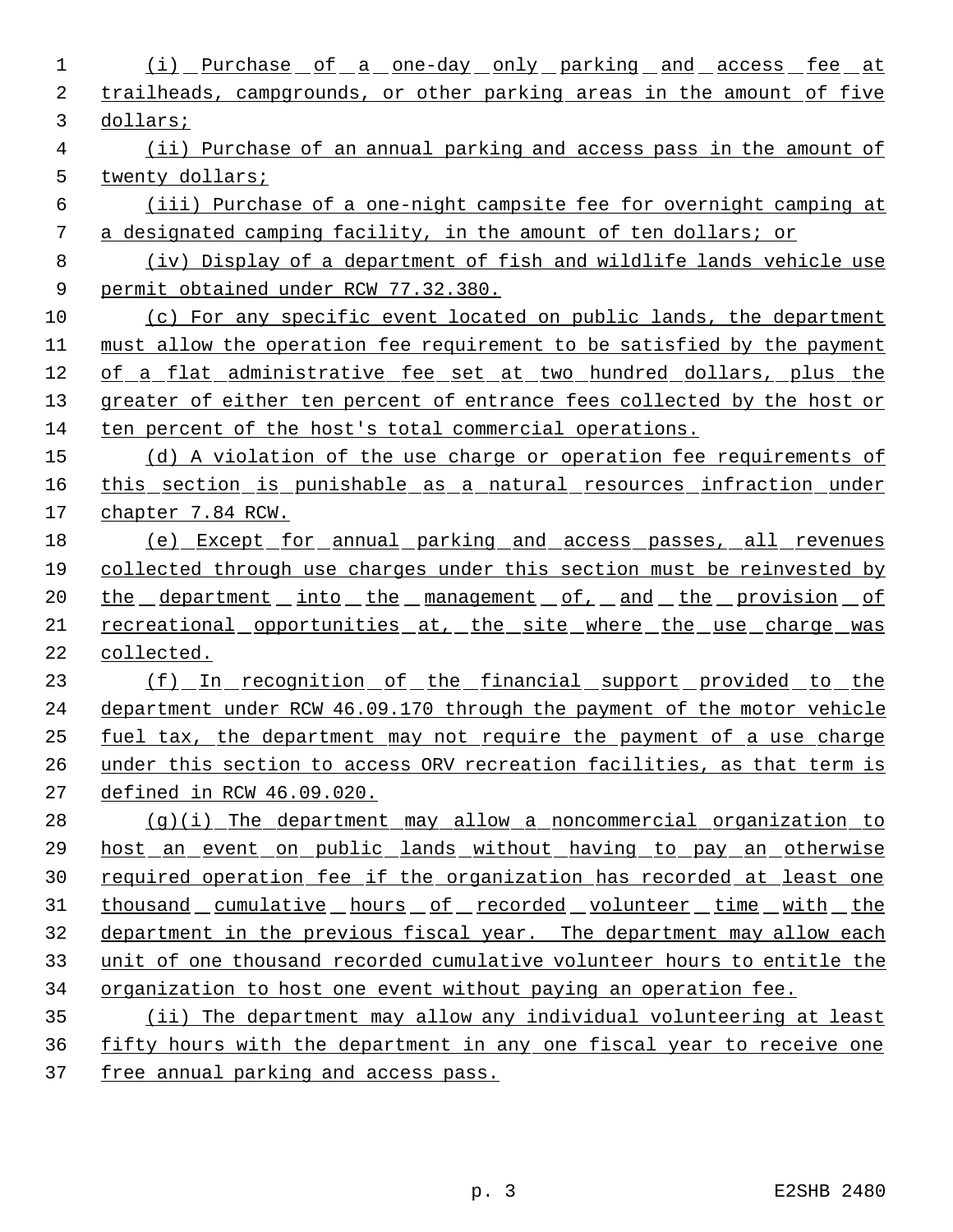1 (h)(i) Any annual parking and access passes provided by the 2 department must be available at the department's Olympia headquarters and at the department's regional offices.

4 (ii) The department may enter into agreements with the department of fish and wildlife or the United States forest service to allow the department-issued annual parking and access pass to authorize the holder access to recreational lands managed by either agency.

 **Sec. 3.** RCW 4.24.210 and 2006 c 212 s 6 are each amended to read as follows:

 (1) Except as otherwise provided in subsection (3) or (4) of this section, any public or private landowners or others in lawful possession and control of any lands whether designated resource, rural, or urban, or water areas or channels and lands adjacent to such areas or channels, who allow members of the public to use them for the purposes of outdoor recreation, which term includes, but is not limited to, the cutting, gathering, and removing of firewood by private persons for their personal use without purchasing the firewood from the landowner, hunting, fishing, camping, picnicking, swimming, hiking, bicycling, skateboarding or other nonmotorized wheel-based activities, hanggliding, paragliding, rock climbing, the riding of horses or other animals, clam digging, pleasure driving of off-road vehicles, snowmobiles, and other vehicles, boating, nature study, winter or water sports, viewing or enjoying historical, archaeological, scenic, or scientific sites, without charging a fee of any kind therefor, shall not be liable for unintentional injuries to such users.

 (2) Except as otherwise provided in subsection (3) or (4) of this section, any public or private landowner or others in lawful possession and control of any lands whether rural or urban, or water areas or channels and lands adjacent to such areas or channels, who offer or allow such land to be used for purposes of a fish or wildlife cooperative project, or allow access to such land for cleanup of litter or other solid waste, shall not be liable for unintentional injuries to any volunteer group or to any other users.

 (3) Any public or private landowner, or others in lawful possession and control of the land, may charge an administrative fee of up to twenty-five dollars for the cutting, gathering, and removing of firewood from the land.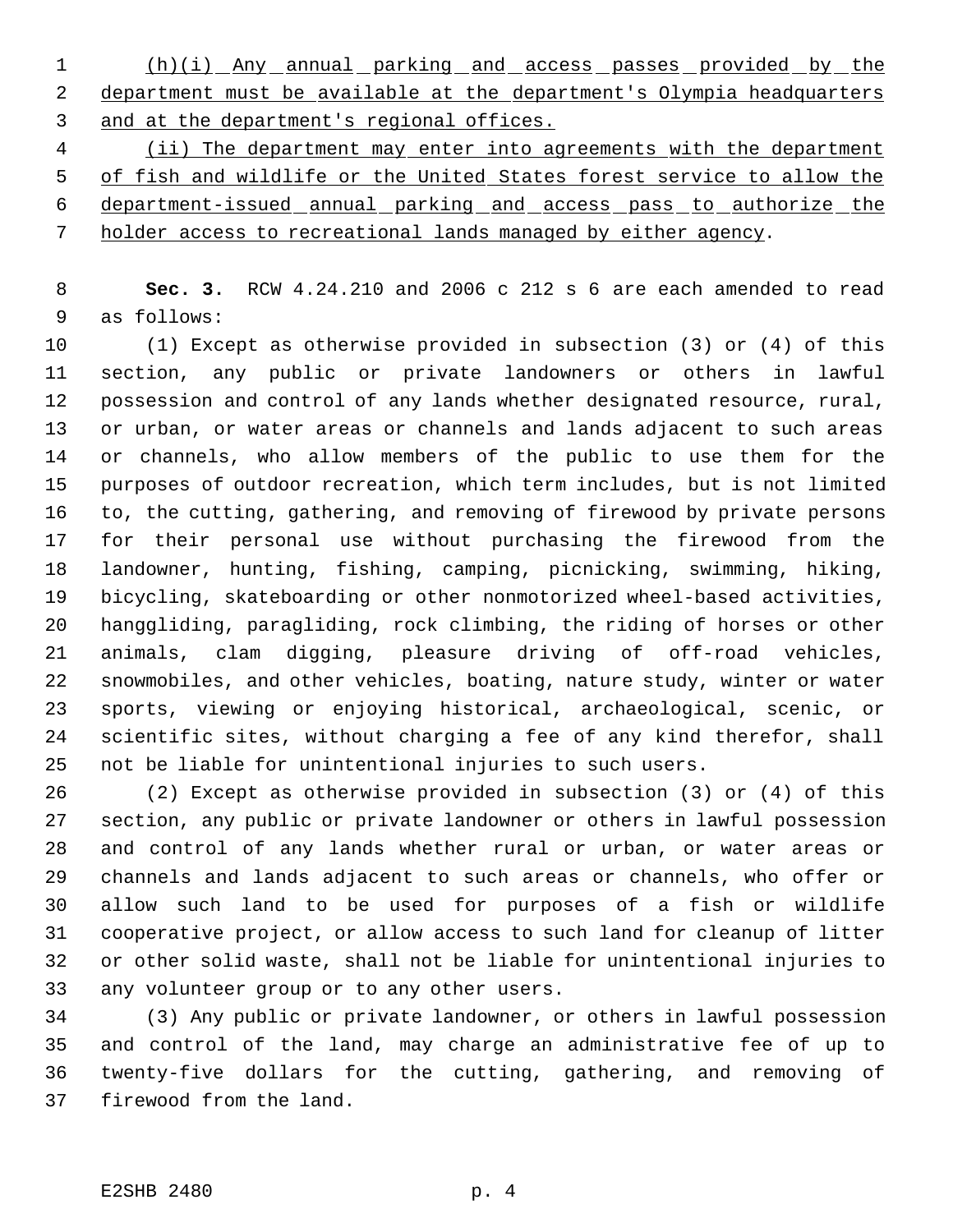(4) Nothing in this section shall prevent the liability of a landowner or others in lawful possession and control for injuries sustained to users by reason of a known dangerous artificial latent condition for which warning signs have not been conspicuously posted. A fixed anchor used in rock climbing and put in place by someone other than a landowner is not a known dangerous artificial latent condition and a landowner under subsection (1) of this section shall not be liable for unintentional injuries resulting from the condition or use of such an anchor. Nothing in RCW 4.24.200 and this section limits or expands in any way the doctrine of attractive nuisance. Usage by members of the public, volunteer groups, or other users is permissive and does not support any claim of adverse possession.

(5) For purposes of this section, the following are not fees:

 (a) A license or permit issued for statewide use under the 15 authority of chapter 79A.05 RCW or Title 77 RCW; ((and))

(b) A use charge issued under the authority of RCW 79.10.140; and

 (c) A daily charge not to exceed twenty dollars per person, per day, for access to a publicly owned ORV sports park, as defined in RCW 46.09.020, or other public facility accessed by a highway, street, or nonhighway road for the purposes of off-road vehicle use.

 **Sec. 4.** RCW 77.32.010 and 2009 c 564 s 956 are each amended to read as follows:

 (1) Except as otherwise provided in this chapter, a recreational license issued by the director is required to hunt for or take wild animals or wild birds, fish for, take, or harvest fish, shellfish, and seaweed. A recreational fishing or shellfish license is not required for carp, smelt, and crawfish, and a hunting license is not required for bullfrogs.

29 (2) A permit issued by the department, or a department of natural 30 resources annual parking and access pass issued under RCW 79.10.140, is required to park a motor vehicle upon improved department access facilities.

 (3) During the 2009-2011 fiscal biennium to enable the implementation of the pilot project established in section 307, chapter 329, Laws of 2008, a fishing permit issued to a nontribal member by the Colville Tribes shall satisfy the license requirements in subsection (1) of this section on the waters of Lake Rufus Woods and on the north